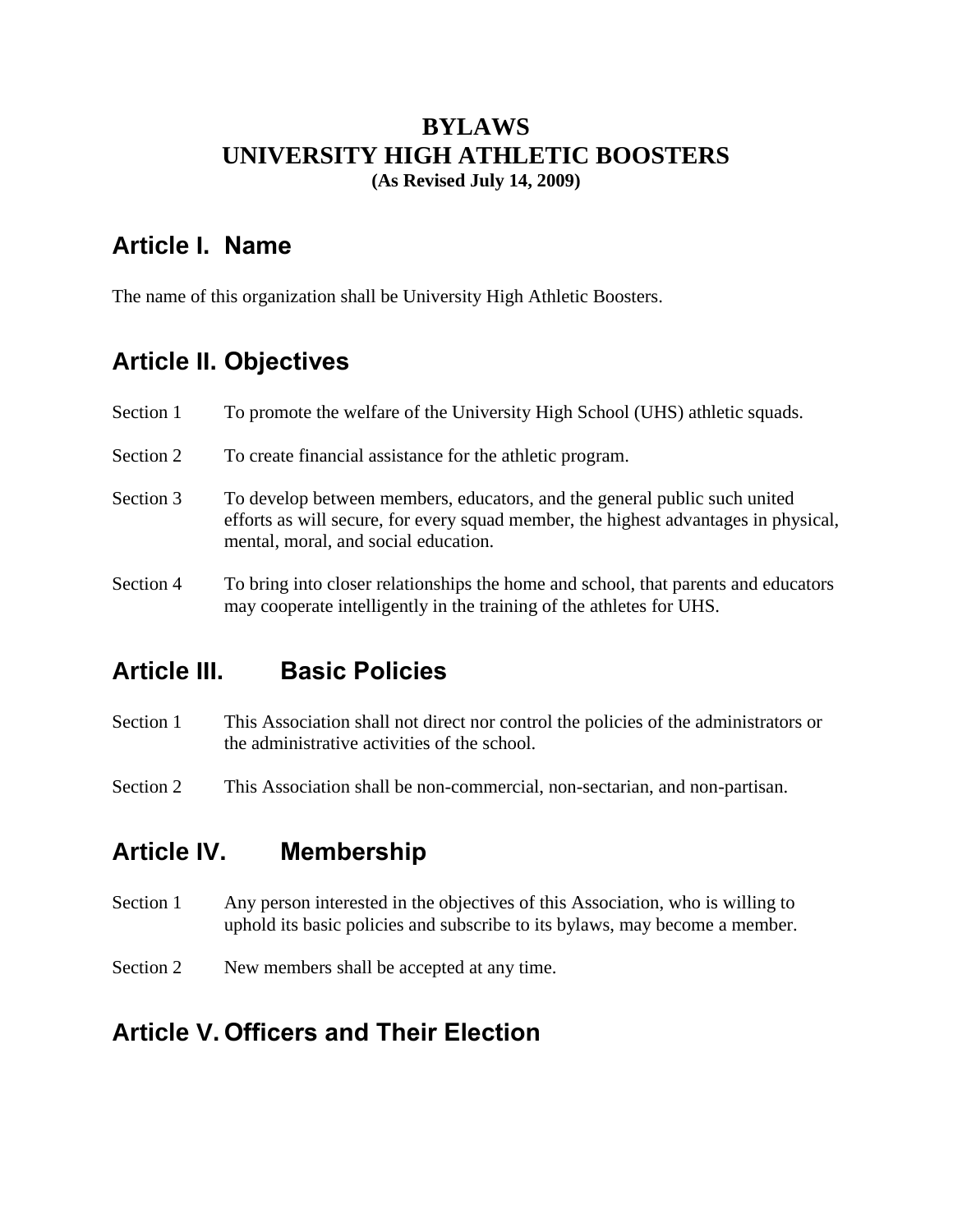- Section 1 Any member, with a child currently enrolled at UHS, is eligible to vote and become an officer in the Association. The position of Secretary is exempt from this requirement.
- Section 2 The officers of the Association shall be: President, First Vice President, Second Vice President, Third Vice President, Secretary, and Treasurer.
- Section 3 The President shall appoint a nominating committee of three members at the regular meeting in March. This committee shall present a slate of officers, as above named, with one nominee in each Office; however, nominations may be made from the floor. Elections shall be held in April, and the installation of officers held in May.
- Section 4 Officers shall assume their official duties at the close of the regular meeting in May, and shall serve until their successors are elected.
- Section 5 A vacancy occurring in any office shall be filled for the unexpired term by a person elected by a majority of votes by the general membership, at either a special meeting called by the President or at the next regular meeting. IN case a vacancy occurs in the office of President, the First Vice President shall serve notice of said election.
- Section 6 Any officer not properly performing the duties of his or her office may be removed by a two-thirds vote of the Executive Committee.

## **Article VI. Duties of Officers**

- Section 1 The **President** shall preside at all meetings of this Association; call all special meetings; shall coordinate the work of the officers and committees in order that the objectives be promoted and shall sign all checks with the Treasurer, or other authorized officer.
- Section 2 The **First Vice President** shall be Membership Chairman. The First Vice President shall act as an aid to the President, and perform the duties of the President in the event of his or her absence.
- Section 3 The **Second Vice President** shall serve as Ways and Means Chairman, and is responsible for the special money making /fundraising projects of the Association.
- Section 4 The **Third Vice President** shall be responsible for organizing a committee for concessions and chairing said committee.
- Section 5 The Secretary shall record the minutes of all meetings of the Association. These minutes will be prepared in draft and emailed directly to the Booster Officers for review and approval. Once the minutes are approved, the Secretary will post the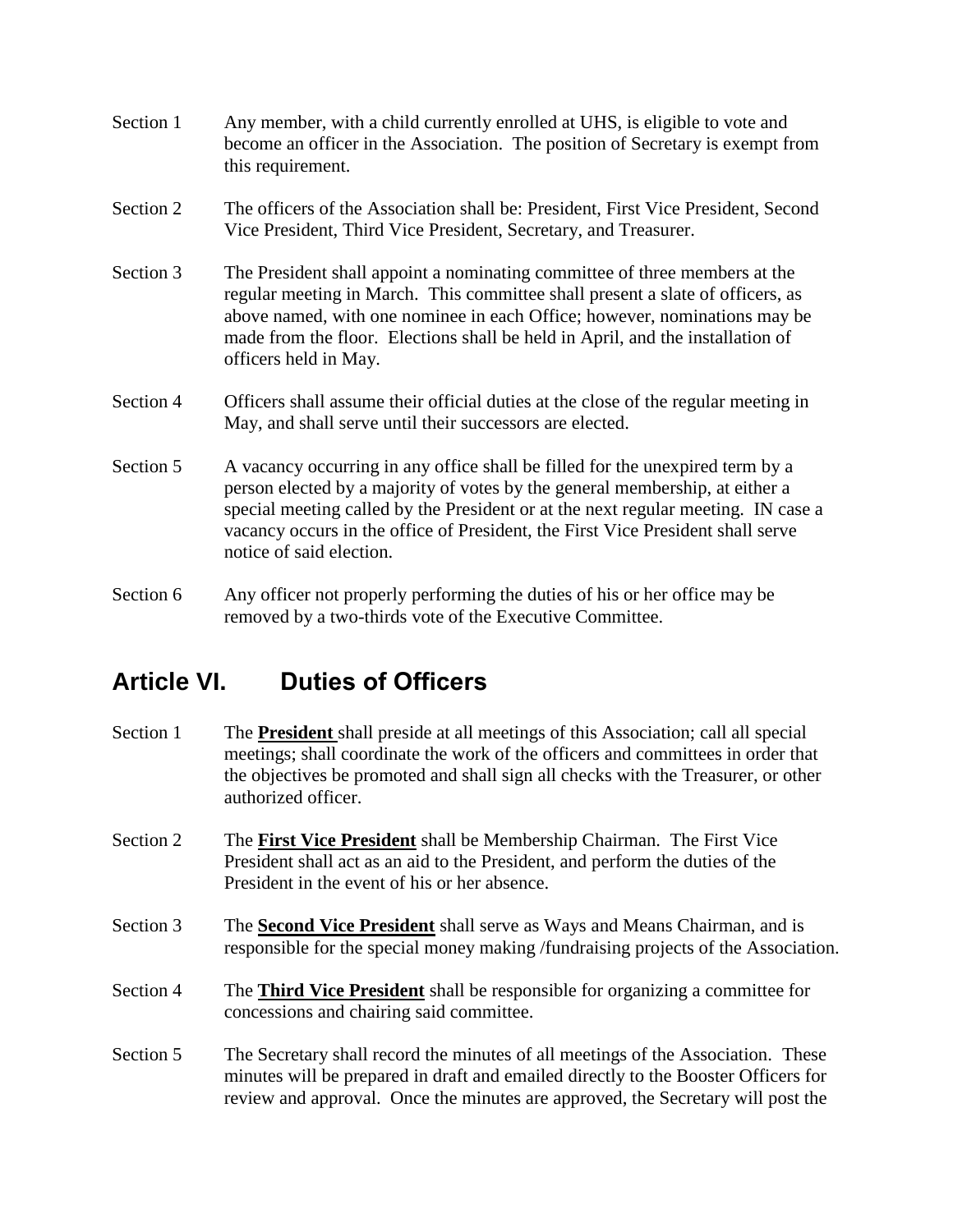final minutes to the Booster's webpage within 48 hours. The Secretary will perform such other duties as may be delegated to this office and shall handle any correspondence or communications as instructed by the President.

- Section 6 The Treasurer shall receive all monies of the Association. They shall keep an accurate record of receipts and expenditures. They shall handle all disbursements of the Association and shall make a financial report at each regular meeting. All disbursements shall be paid by checks signed by both the Treasurer and President (or authorized Officer), upon approval of the Association.
- Section 7 The Treasurer's accounts shall be examined annually by an Auditing Committee of not less than three members, appointed by the President. The Committee shall be appointed at the March meeting and after a thorough examination of said accounts, shall present a written statement at the regular meeting in May
- Section 8 All officers shall deliver to their successors all official material within 10 days after the May meeting.

#### **Article VII. Meetings**

- Section 1 Regular monthly meetings of this Association shall be held on the second Monday of each month, July through May. The meetings will be held at University High School at 6:00pm, unless otherwise decided. An agenda will be prepared for all meetings. Items submitted for inclusion on the agenda, must be submitted no later than 1 week prior to the meeting.
- Section 2 The President may call Special Meetings when the need arises.
- Section 3 Ten members, two of which shall be officers, shall constitute a quorum for the transaction of business in any meeting of this Association.

## **Article VIII. Executive Committee**

- Section 1 The **Executive Committee** Shall consist of the officers of the Association, the Principal of UHS or their representative, and the head coach of any athletic team or cheerleading squad at UHS. The members thereof shall serve until their successors are elected.
- Section 2 The duties of this Committee shall be to transact necessary business in the intervals between regular or special meetings of the Association and such business as may be referred to it by the Association. The President shall call a meeting this Committee when the need arises.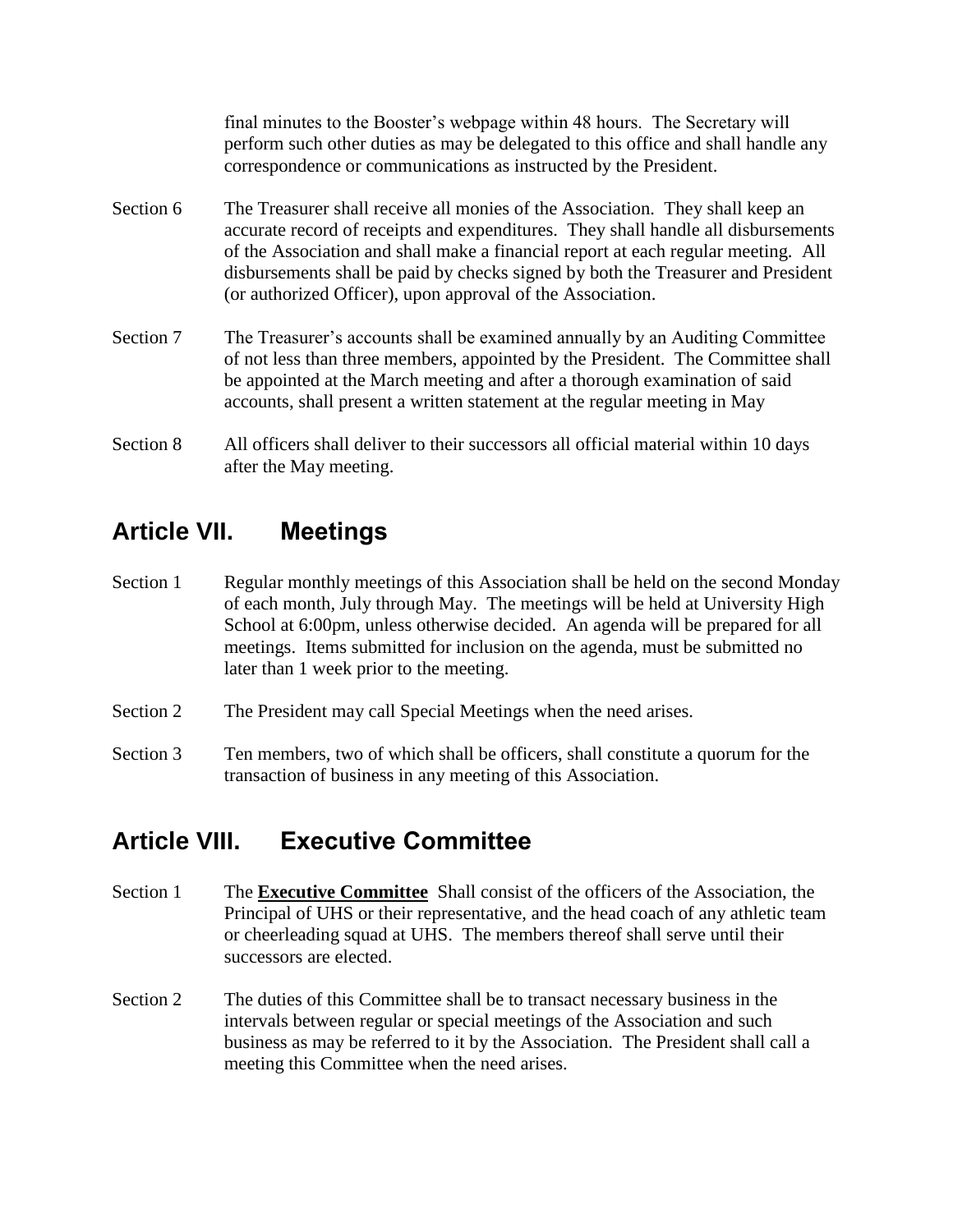#### **Article IX. Committees**

- Section 1 Standing Committees shall be Communications and Fundraising. The Chairman of the Communications Committee shall be selected by the Secretary, and shall select his or her committee members. The Chairman of the Fundraising Committee shall be the Third Vice President and the membership shall consist of one representative from the Association for each athletic or cheerleading squad at UHS. The members of the Fundraising Committee shall serve as Chairman of any subcommittee for special fundraising activities for their respective teams.
- Section 2 The President shall appoint such Special Committees form time to time as they deem necessary. These committees shall be concessions, elimination dinner, Boot Drive, etc.
- Section 3 The President shall be ex-officio member of all committees except the Nominating Committee

## **Article X. Fund Raising**

- Section 1 All fund raising activities will be approved by a majority vote of the Association and all proceeds will be deposited in the treasury of the Association.
- Section 2 The Executive Committee shall prepare a proposed budget for presentation at the regular meeting of the Association in September. The budget may be amended at the regular meeting and must receive a majority vote to be adopted.
- Section 3 The Treasurer shall maintain a ledger showing funds in the general account and separate accounts for any special fund-raising activities conducted for specific purposes.
- Section 4 Funds may be transferred from the general account to specific funds accounts only in accordance with the adopted budget or by a majority vote of the general membership after all expenditures set forth in the adopted budget are met for the year. Funds bay be transferred from a special account to the general account only after a majority vote of the Officers of the Association.